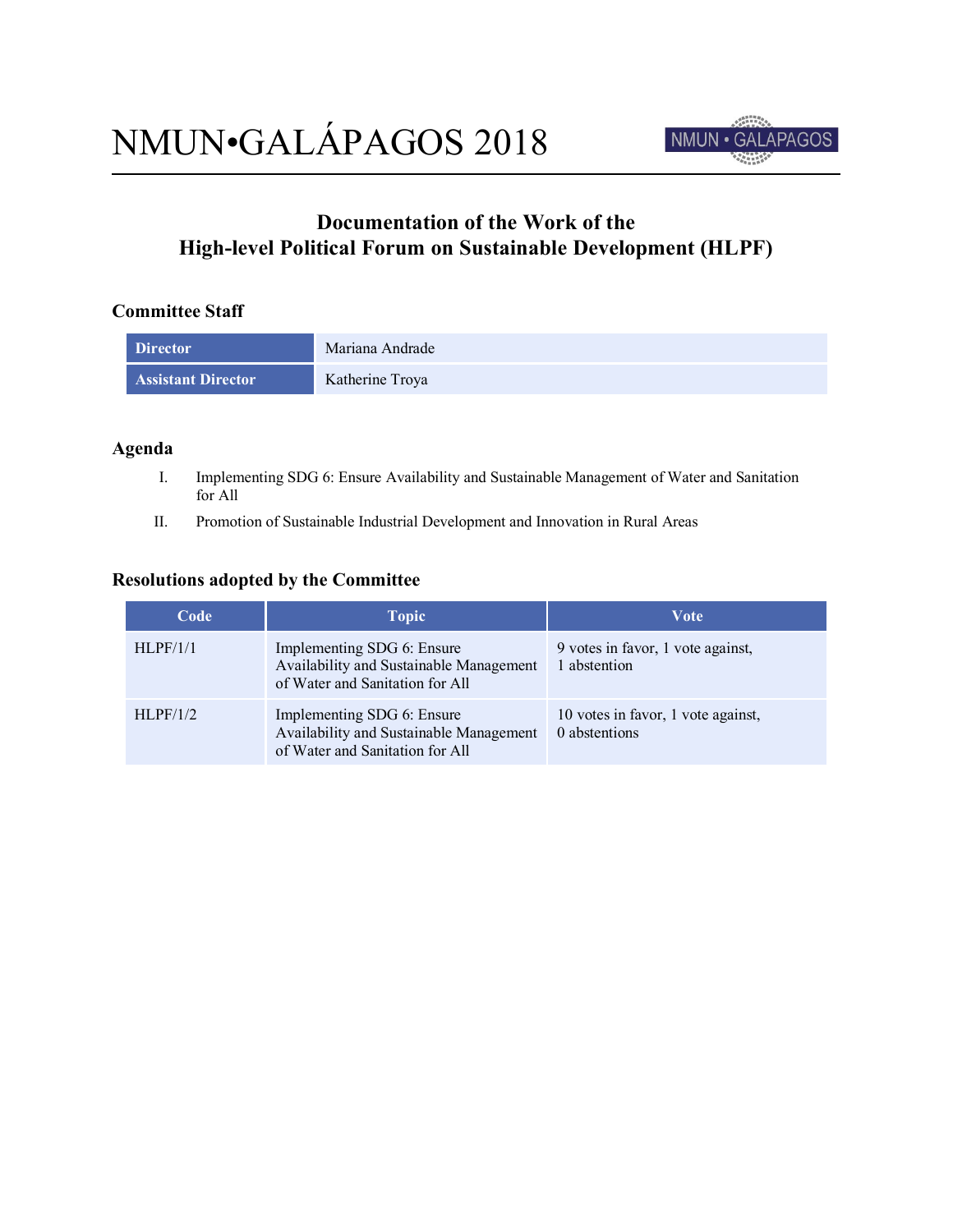

## **Code:** HLPF/1/1

**Committee:** High-level Political Forum on Sustainable Development **Topic:** Implementing SDG 6: Ensure Availability and Sustainable Management of Water and Sanitation for All

| $\mathbf{1}$<br>$\overline{c}$ |                                | The High-level Political Forum on Sustainable Development,                                                                                                                                                             |  |
|--------------------------------|--------------------------------|------------------------------------------------------------------------------------------------------------------------------------------------------------------------------------------------------------------------|--|
| $\mathfrak{Z}$                 |                                | Reemphasizing the 1948 Universal Declaration of Human Rights, which establishes that everyone has the right to                                                                                                         |  |
| $\overline{4}$                 | adequate water and sanitation, |                                                                                                                                                                                                                        |  |
| 5                              |                                |                                                                                                                                                                                                                        |  |
| 6                              |                                | Guided by the obligation of all Member States to promote and protect the right to water and sanitation, as stated in                                                                                                   |  |
| $\tau$                         |                                | General Assembly resolution 64/292 of 28 July 2010 on "The human right to water and sanitation",                                                                                                                       |  |
| $8\,$                          |                                |                                                                                                                                                                                                                        |  |
| 9                              |                                | Acknowledging the effect that poor water and sanitation have on human health and sustainability of life,                                                                                                               |  |
| 10                             |                                |                                                                                                                                                                                                                        |  |
| 11                             |                                | Highlighting the efforts of the Sanitation and Water for All (SWA) partnership towards the reduction of                                                                                                                |  |
| 12                             |                                | discrimination by enhancing access to water and sanitation infrastructure,                                                                                                                                             |  |
| 13                             |                                |                                                                                                                                                                                                                        |  |
| 14                             |                                | Reiterating the importance of the Convention on the Elimination of All Forms of Discrimination against Women                                                                                                           |  |
| 15                             |                                | (CEDAW) towards the achievement of all Sustainable Development Goals (SDGs), more specifically SDG 6 on                                                                                                                |  |
| 16                             |                                | ensuring availability and sustainable management of water and sanitation for all,                                                                                                                                      |  |
| 17                             |                                |                                                                                                                                                                                                                        |  |
| 18                             |                                | Noting with importance that improving the quality of water is essential to decrease the global medical burden and                                                                                                      |  |
| 19                             | loss of human potential,       |                                                                                                                                                                                                                        |  |
| 20                             |                                |                                                                                                                                                                                                                        |  |
| 21                             |                                | Bearing in mind that technological advances in sanitation, water resource management, and sustainability play a key                                                                                                    |  |
| 22                             |                                | role in the development of civilizations and directly affect the lives of many,                                                                                                                                        |  |
| 23                             |                                |                                                                                                                                                                                                                        |  |
| 24                             | 1.                             | <i>Recalls</i> the importance of tackling SDG 6 through a social perspective;                                                                                                                                          |  |
| 25                             |                                |                                                                                                                                                                                                                        |  |
| 26<br>27                       | 2.                             | <i>Encourages</i> the establishment of a global water behavior monitoring program, based on a biannual report<br>elaborated by Member States as a result of a meeting of the High-level Political Forum on Sustainable |  |
| 28                             |                                | Development (HLPF), in order to identify behavioral practices and changes in funded population in urban and                                                                                                            |  |
| 29                             |                                | rural areas, which will:                                                                                                                                                                                               |  |
| 30                             |                                |                                                                                                                                                                                                                        |  |
| 31                             | a.                             | Address the current and future practices of Member States concerning, but not limited to, water                                                                                                                        |  |
| 32                             |                                | quality, physical access to water and sanitation facilities, and the sectors into which funding is                                                                                                                     |  |
| 33                             |                                | allocated;                                                                                                                                                                                                             |  |
| 34                             |                                |                                                                                                                                                                                                                        |  |
| 35                             | $b_{-}$                        | Collect data in order for HLPF to address recommendations and specific solutions regarding the issues                                                                                                                  |  |
| 36                             |                                | observed;                                                                                                                                                                                                              |  |
| 37                             |                                |                                                                                                                                                                                                                        |  |
| 38                             | c.                             | Target primarily environmentally and socially vulnerable groups;                                                                                                                                                       |  |
| 39                             |                                |                                                                                                                                                                                                                        |  |
| 40                             | d.                             | Be supervised in partnership by United Nations Water (UN-Water), the United Nations Entity for                                                                                                                         |  |
| 41                             |                                | Gender Equality and the Empowerment of Women (UN-Women), and HLPF;                                                                                                                                                     |  |
| 42                             |                                |                                                                                                                                                                                                                        |  |
| 43                             | e.                             | Be funded through a cross-subsidy base composed of the United Nations Human Settlements                                                                                                                                |  |
| 44                             |                                | Programme (UN-Habitat) and willing United Nations agencies, programs, and funds investing in water                                                                                                                     |  |
| 45                             |                                | and sanitation projects, as well as voluntary donations from Member States, non-governmental                                                                                                                           |  |
| 46                             |                                | organizations, international corporations, and any other interested donors;                                                                                                                                            |  |
| 47                             |                                |                                                                                                                                                                                                                        |  |
|                                |                                |                                                                                                                                                                                                                        |  |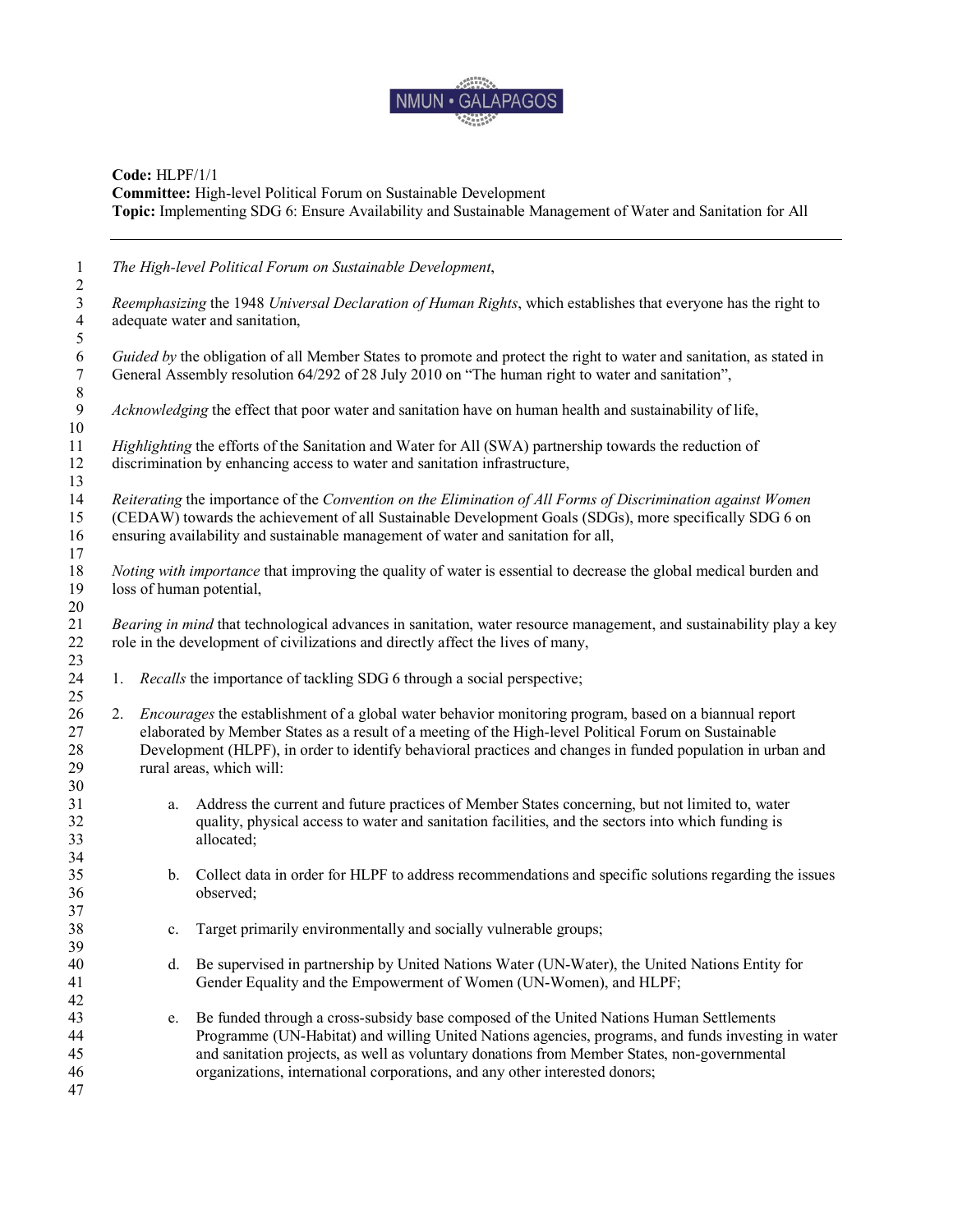| 48<br>49<br>50                |                                                            | 3. <i>Encourages</i> the decentralization of water and sanitation projects in both rural and urban areas, thereby closing<br>the gap in access to water and proper sanitation for all;                                                                                                                                              |                                                                                                                                                                                                                                                   |
|-------------------------------|------------------------------------------------------------|-------------------------------------------------------------------------------------------------------------------------------------------------------------------------------------------------------------------------------------------------------------------------------------------------------------------------------------|---------------------------------------------------------------------------------------------------------------------------------------------------------------------------------------------------------------------------------------------------|
| 51<br>52<br>53                | 4.<br>sanitation in developing nations, including through: |                                                                                                                                                                                                                                                                                                                                     | Recommends an increase in funding and support from Member States for health and quality of life in relation to                                                                                                                                    |
| 54<br>55<br>56                |                                                            | a.                                                                                                                                                                                                                                                                                                                                  | Funding for small and easily producible water testing devices at a subsidized price by volunteer<br>Member States;                                                                                                                                |
| 57<br>58<br>59<br>60          |                                                            | b.                                                                                                                                                                                                                                                                                                                                  | International funding for water purification stations in densely populated city centers, coming from<br>yearly fundraising events hosted by the Major Groups and Other Stakeholders (MGoS) Coordination<br>Mechanism of HLPF;                     |
| 61<br>62<br>63<br>64          |                                                            | $\mathbf{c}$ .                                                                                                                                                                                                                                                                                                                      | Partnerships between developed and developing nations, to be put into place based upon mutual<br>cooperation, in order to assist local civil societies and non-governmental organizations to support safe<br>transportation and storage of water; |
| 65<br>66<br>67                | 5.                                                         | <i>Encourages</i> increased monitoring by HLPF of the organizations targeting the SDGs to increase reach and<br>effectiveness, such as:                                                                                                                                                                                             |                                                                                                                                                                                                                                                   |
| 68<br>69<br>70                |                                                            | a.                                                                                                                                                                                                                                                                                                                                  | The Water, Sanitation and Hygiene (WASH) school programs implemented by the United Nations<br>Children's Fund (UNICEF) in support of proper sanitation practices;                                                                                 |
| 71<br>72<br>73                |                                                            | b.                                                                                                                                                                                                                                                                                                                                  | The World Health Organization's health and sanitation programs, including programs on education on<br>the dangers of not practicing proper sanitation methods;                                                                                    |
| 74<br>75<br>76                |                                                            | $\mathbf{c}$ .                                                                                                                                                                                                                                                                                                                      | Educational opportunities for women and girls, such as the Menstrual Hygiene Management program<br>provided by the Water Supply and Sanitation Collaborative Council (WSSCC);                                                                     |
| 77<br>78<br>79                | 6.                                                         | Strongly suggests building upon the work of the United Nations Global Compact, encouraging multinational<br>corporations to provide assistance in water and sanitation projects;                                                                                                                                                    |                                                                                                                                                                                                                                                   |
| 80<br>$8\sqrt{1}$<br>82<br>83 | 7.                                                         | Advises Member States to collaborate in the development of an international database made up of individual<br>scientific research on water stress and sanitation, performed annually by each country, and to share this data<br>with Member States that lack the statistical capacity to collect this data themselves;              |                                                                                                                                                                                                                                                   |
| 84<br>85<br>86<br>87          | 8.                                                         | Recommends Member States to endorse scientific research and contributions with specialists in the fields of<br>water, sanitation, and relevant infrastructure, including promoting annual national science fairs and summits<br>hosted by volunteer Member States to stimulate ideas and solutions directly from the civil society; |                                                                                                                                                                                                                                                   |
| 88<br>89                      | 9.                                                         | <i>Invites</i> organizations to incorporate local materials and commodities to develop, install, and maintain facilities,<br>such as pipelines and filtration systems, overseen by civil societies and government officials.                                                                                                        |                                                                                                                                                                                                                                                   |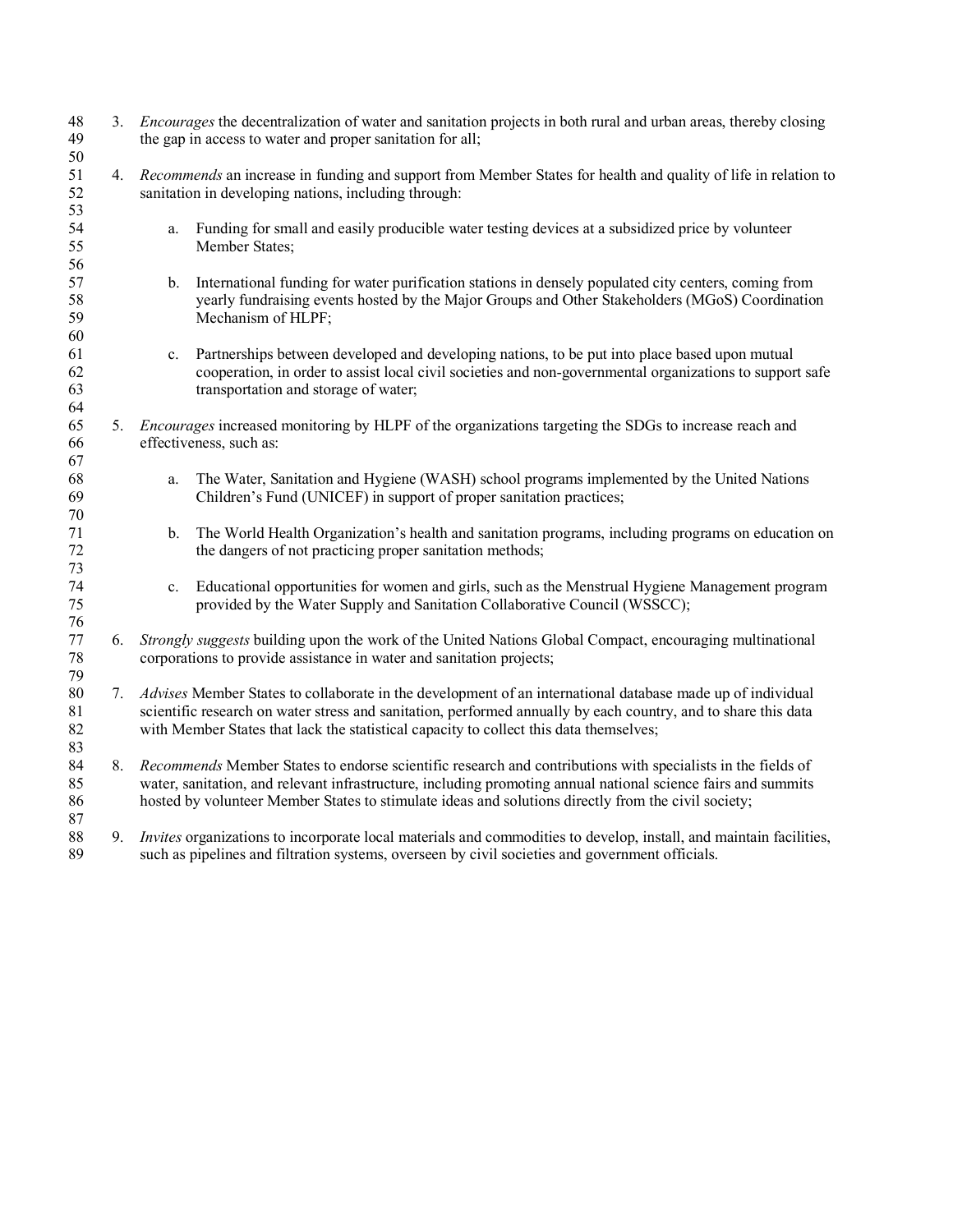

**Code:** HLPF/1/2

**Committee:** High-level Political Forum on Sustainable Development **Topic:** Implementing SDG 6: Ensure Availability and Sustainable Management of Water and Sanitation for All

| $\mathbf{1}$<br>$\sqrt{2}$            | The High-level Political Forum on Sustainable Development,                                                                                                                                                                                                                                                               |
|---------------------------------------|--------------------------------------------------------------------------------------------------------------------------------------------------------------------------------------------------------------------------------------------------------------------------------------------------------------------------|
| $\mathfrak{Z}$<br>$\overline{4}$<br>5 | Acknowledging the importance of the Sustainable Development Goals (SDGs) contained in the 2030 Agenda for<br>Sustainable Development (2015),                                                                                                                                                                             |
| $\sqrt{6}$<br>$\tau$                  | Recalling the 2018 High-level Political Forum on Sustainable Development (HLPF) and its theme of<br>"Transformation towards sustainable and resilient societies",                                                                                                                                                        |
| $\,8\,$<br>$\boldsymbol{9}$<br>10     | Understanding the impact of urbanization and high levels of population growth with regards to water stress,                                                                                                                                                                                                              |
| 11<br>12<br>13                        | Disturbed by the negative implications of water scarcity, resulting in a higher chance of volatility regarding access<br>to transboundary water resources,                                                                                                                                                               |
| 14<br>15                              | Reaffirming that water is the foundation for human development and is interconnected with all of the SDGs,                                                                                                                                                                                                               |
| 16<br>17<br>18                        | Taking into account that water is a shared and limited resource, which will require stronger global partnerships, as<br>outlined by SDG 17,                                                                                                                                                                              |
| 19<br>20<br>21                        | Recognizing the importance of research, development, and technology sharing in order to improve the advancement<br>of integrative water management systems among Member States,                                                                                                                                          |
| 22<br>23                              | Noting the importance of effective wastewater treatment to minimize the stress on freshwater resources,                                                                                                                                                                                                                  |
| 24<br>25                              | Alarmed by the negative effects of pollution as a key driver of climate change and the need for involvement on an<br>international level,                                                                                                                                                                                |
| 26<br>27<br>28<br>29                  | <i>Emphasizing</i> the role that water and sanitation management initiatives play in creating sustainable, green<br>employment opportunities,                                                                                                                                                                            |
| 30<br>31<br>32                        | Recognizing the adoption of General Assembly resolution 64/292 (2010), which declared water and sanitation as a<br>human right,                                                                                                                                                                                          |
| 33<br>34<br>35                        | Aware of the necessity of water for proper digestion and hydration, as it is known that 22% of all deaths are due to<br>dietary risks, according to the World Health Organization,                                                                                                                                       |
| 36<br>37<br>38<br>39                  | Recalling the 2017 report of the Secretary-General on "Progress towards the Sustainable Development Goals"<br>(E/2017/66) in relation to the progress of promoting better hygiene and acknowledging the necessity of access to<br>safe sanitation facilities to promote economic, social, and environmental development, |
| 40<br>41                              | Recalling the foundation set by the United Nations Conference on Trade and Development (UNCTAD) at the 2017<br>Innovate 4 Water Conference in regards to properly utilizing natural resources more effectively,                                                                                                          |
| 42<br>43<br>44<br>45<br>46            | Suggests establishing a partnership between HLPF and the International Labour Organization to encourage the<br>1.<br>elaboration of a report on a possible increase in employment opportunities related to water management<br>systems;                                                                                  |